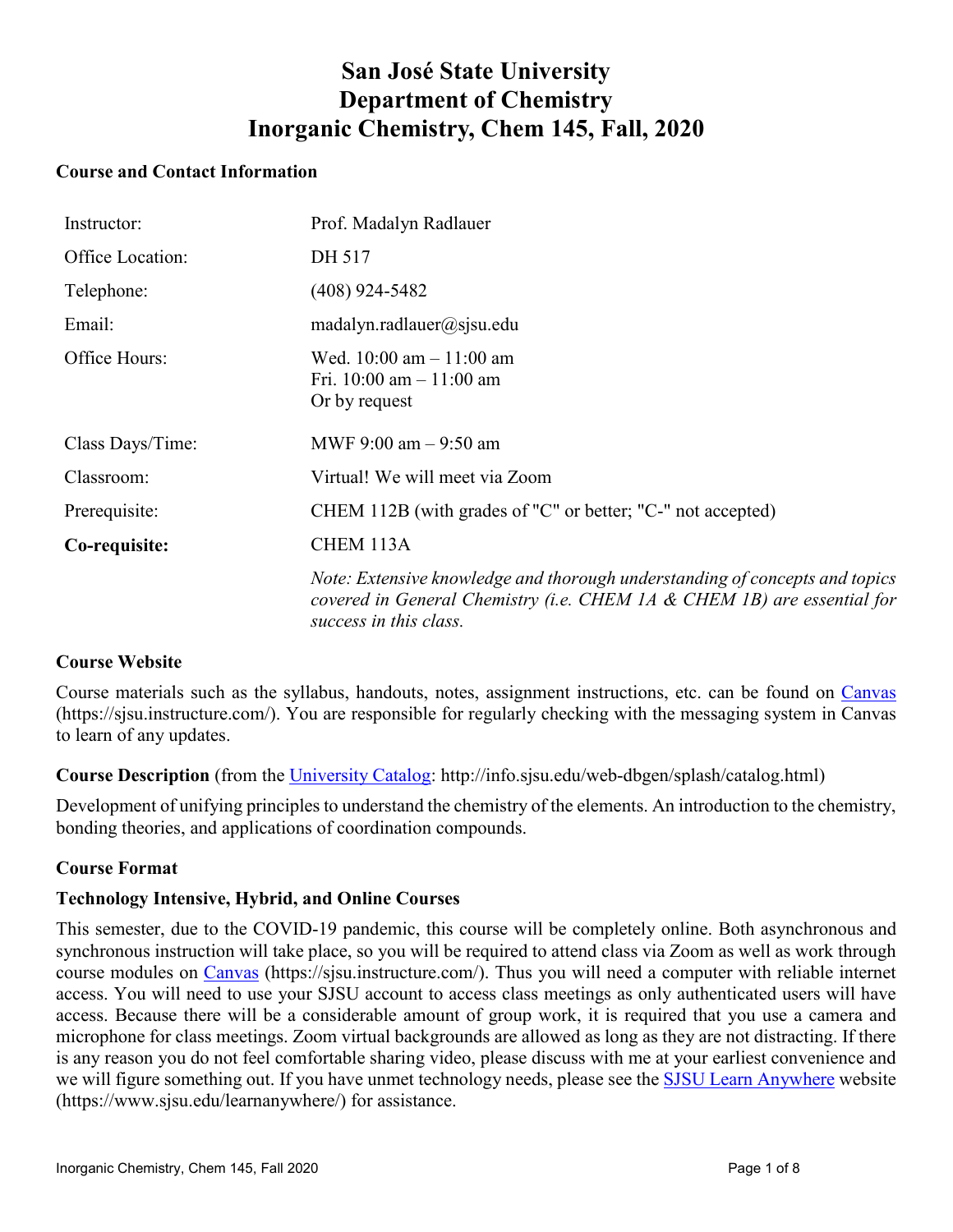## **Course Goals and Learning Objectives**

The goal of this course is to provide an introduction to inorganic chemistry, specifically regarding periodic trends, bonding theory, molecular symmetry, atomic and molecular orbitals, and coordination compounds.

#### **Program Learning Outcome (PLO)**

Upon successful completion of this program, students will be able to:

PLO 1: Demonstrate understanding of core concepts and to effectively solve problems in inorganic chemistry.

#### **Course Learning Outcomes (CLO)**

Upon successful completion of this course, students will be able to:

CLO 1: Predict and classify the structures of various inorganic complexes.

CLO 2: Predict the properties of various inorganic complexes and use this prediction to distinguish between molecules.

CLO 3: Discuss and employ atomic structure and bonding models, including molecular orbitals, to interpret experimental and spectroscopic evidence.

CLO 4: Apply concepts and models of symmetry, structure, and bonding to other areas in chemistry such as organic and biochemistry, and to use these concepts to more deeply examine many aspects of biology, forensic science, materials science, and environmental science.

#### **Texts/Readings**

**Textbook** (recommended, available via the SJSU campus bookstore and on reserve at the MLK Library)

*[Inorganic Chemistry](https://www.pearsonhighered.com/miessler5einfo/)* by Gary L. Miessler, Paul J. Fischer, and Donald A. Tarr (5<sup>th</sup> edition, 2014) ISBN: 9780321811059.

Because this text is rather expensive, I am in the process of transitioning to a free textbook option. The site is still under construction, but you can find some useful readings at the following website: [https://chem.libretexts.org/Bookshelves/Inorganic\\_Chemistry/Map%3A\\_Inorganic\\_Chemistry\\_\(Miessler\\_Fi](https://chem.libretexts.org/Bookshelves/Inorganic_Chemistry/Map%3A_Inorganic_Chemistry_(Miessler_Fischer_Tarr)) scher Tarr).

**Other References** (not required, on reserve at the MLK Library)

*[Inorganic Chemistry](http://www.pearsoned.co.uk/housecroft)* by Catherine E. Housecroft and Alan G. Sharpe

*[Chemical Applications of Group Theory](http://www.wiley.com/WileyCDA/WileyTitle/productCd-0471510947.html)* by F. Albert Cotton

*[Symmetry and Spectroscopy](http://store.doverpublications.com/048666144x.html)* by Daniel C. Harris and Michael D. Bertolucci

#### **Model Kit** (highly recommended)

A model kit can be a great help in this course, especially early on. Look for one with atoms that can bind to 1-6 other atoms or groups.

#### **Library Liaison**

You should have a student library account with the King Library that allows you access the library electronic databases. If you plan to access the library services from off-campus, you may need to obtain a password and/or proxy to do so. Check the Library website for information. The reference Librarian for Chemistry is Yen Tran and her email is yen.tran $(\omega)$ sjsu.edu.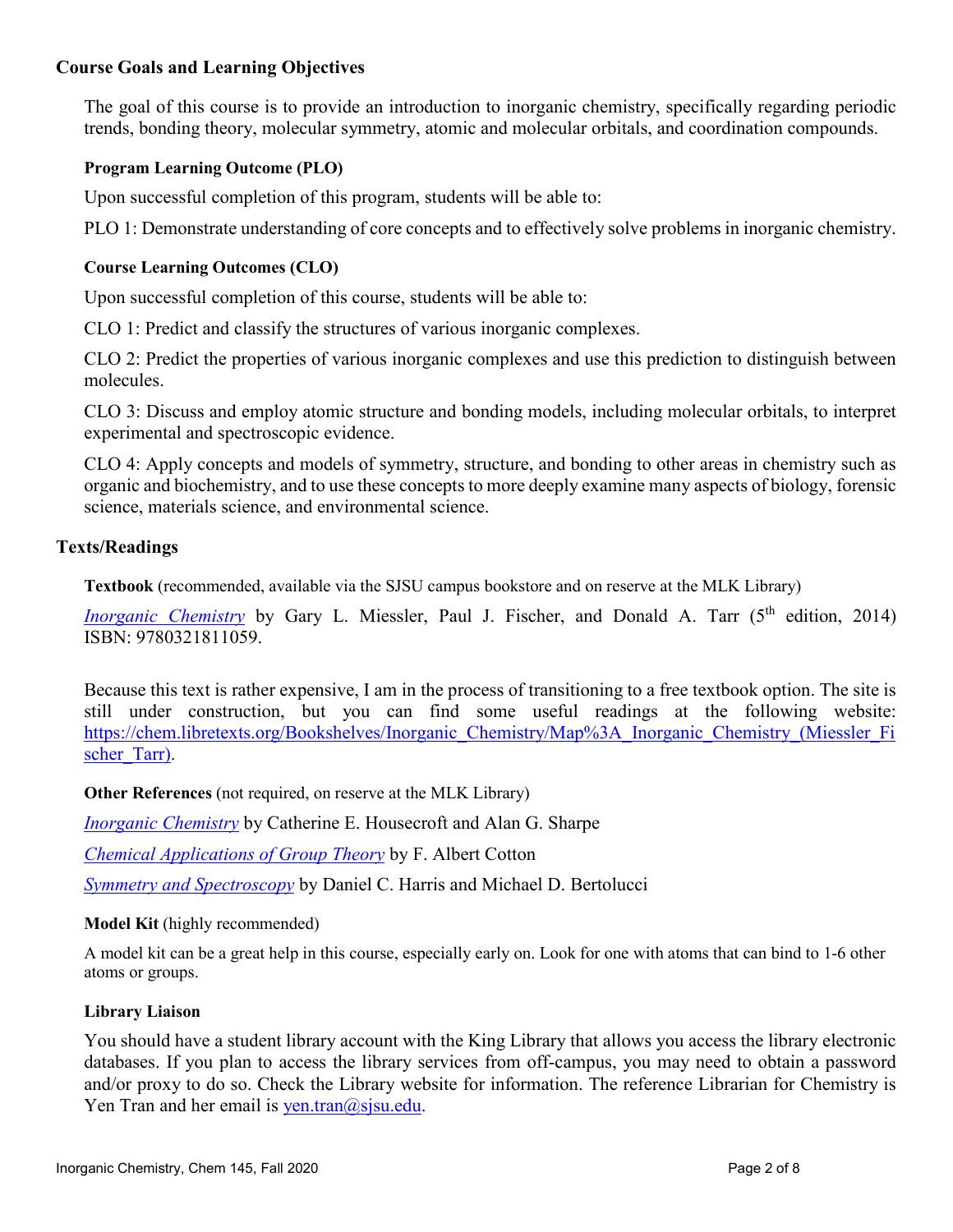## **Course Requirements and Assignments**

Graded work will include in-class group quizzes, in-class worksheets, "take-home" problems, pre-class questions, three midterm exams, and one comprehensive final exam, which all contribute to the course learning outcomes. Dates for the exams are in the Course Schedule below. All relevant dates are also posted to Canvas. Exams and assignments in the course will be weighted as follows:

| <b>Assignments</b>              | <b>Points</b> |
|---------------------------------|---------------|
| In-class Group Quizzes          | 75            |
| In-class Worksheets             | 75            |
| "Take-home" Problems            | 250           |
| Pre-class Questions             | 100           |
| Midterm Exams (100 points each) | 300           |
| Final Exam                      | 200           |
| <b>Total</b>                    | 1000          |

Success in this course is based on the expectation that students will spend, for each unit of credit, a minimum of 45 hours over the length of the course (normally three hours per unit per week) for instruction, preparation/studying, or course related activities, including but not limited to internships, labs, and clinical practica. Other course structures will have equivalent workload expectations as described in the syllabus.

## **Final Examination or Evaluation**

The Final Exam is comprehensive and will be have a range of question styles that will be similar to the other assignments and exams in the course.

## **Grading Information**

#### **Determination of Grades**

Points will be distributed as described in Course Requirements and Assignments above. I will not curve because I believe that everyone can succeed in this course. I may, at the end of the course, linearly shift the scale. I will only shift it to benefit you. The course grade will be determined from the resulting average of the point total as follows:

| Final Course Grade |
|--------------------|
| $A+$               |
| A                  |
| $A -$              |
| $B+$               |
| B                  |
| $B -$              |
| $C+$               |
| $\mathcal{C}$      |
| $C-$               |
| $D+$               |
| D                  |
| D-                 |
| F                  |
|                    |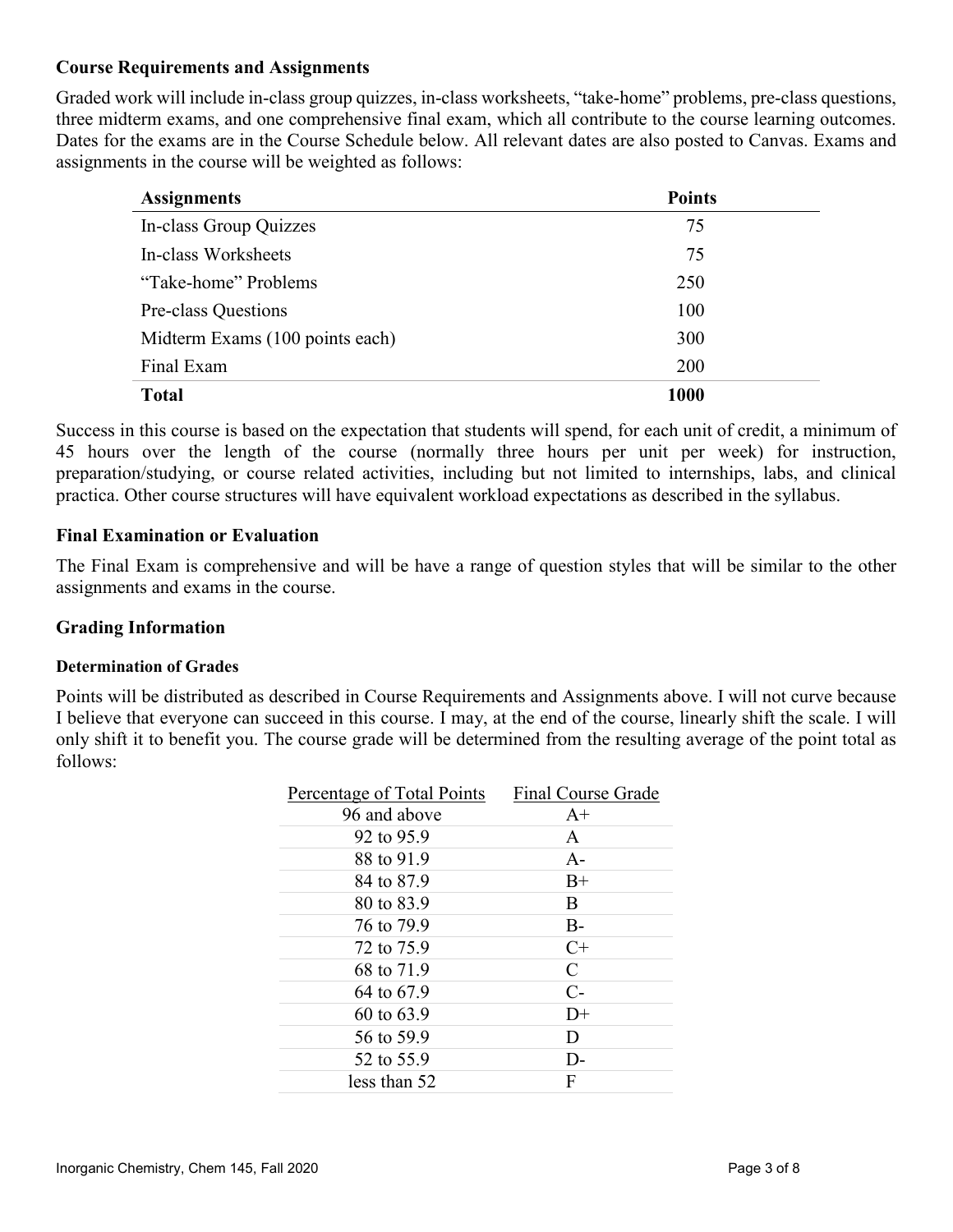## **Course Modules**

The course is organized into four modules on Canvas, each covering several weeks of material. These modules will lay out the lecture videos and recommended reading, the worksheets, and the assessments for each major course topic. You will be assigned to a group for each module with whom you will take the group quizzes and work through the worksheets. Group assignment will be random, but you will not be with any one person for more than one module. The three midterm exams will cover large sections of the course and though they will mostly be associated with one module, later modules will rely on the information learning earlier in the course. The final exam is cumulative.

#### **Weekly Workflow**

| Weekday          | Activities                                                                           |
|------------------|--------------------------------------------------------------------------------------|
| before Monday    | submit last week's take-home problem and watch the video $(\sim 10 \text{ minutes})$ |
|                  | for this week                                                                        |
| Monday           | lecture/discussion (will capture Zoom recording and post to module), then            |
|                  | Group Quiz (last 15 minutes)                                                         |
| before Wednesday | look through the assigned reading (also a good time to try a few of the              |
|                  | recommended problems)                                                                |
| Wednesday        | in-class Worksheets in breakout rooms and as a whole class                           |
| before Friday    | pre-class questions (including a question about what was the muddiest point          |
|                  | in the week so far)                                                                  |
| Friday           | lecture/discussion to address muddiest points and to take the material to the        |
|                  | next level (will capture Zoom recording and post to module)                          |

## **Group Quizzes**

Each Monday during the last 10 or 15 minutes of class, you will do a group quiz. It will be brief and generally cover things from the pre-class video and that day's in-class lecture (though material from the previous week may also be relevant). These quizzes will typically include 1 or 2 multiple choice questions with space to explain your answers.

## **In-class Worksheets**

Worksheets will be posted to the module before class each Wednesday. You will need to access the worksheet for class. You do not have to print it out, but I will try to format it so that you can do your work directly on the worksheet if you choose to print it. These worksheets will be graded for participation. This will be measured in two ways. First, I will drop into your breakout rooms to check in and offer assistance. I expect you to use this time to engage with the material and work together. Second, you will take a photo and upload your work to Canvas right after class.

#### **Pre-class Questions**

The pre-class questions will be posted to the appropriate module and full credit will be awarded for on time completion of the assignment. These will be due by 10 am on Thursday (21 h before Friday's class). The reason for this deadline is that each week there will be a question asking for the "muddiest point" from that week, i.e. the part of the topic being covered that is least clear to you. I will read through everyone's answers and plan my in-class lecture on Friday to cover the points that were most difficult for the most people. If your muddiest point is not covered in lecture, I will post it to the module's discussion feed with some comments to start the discussion of that topic so that you will still have access to more instruction on it.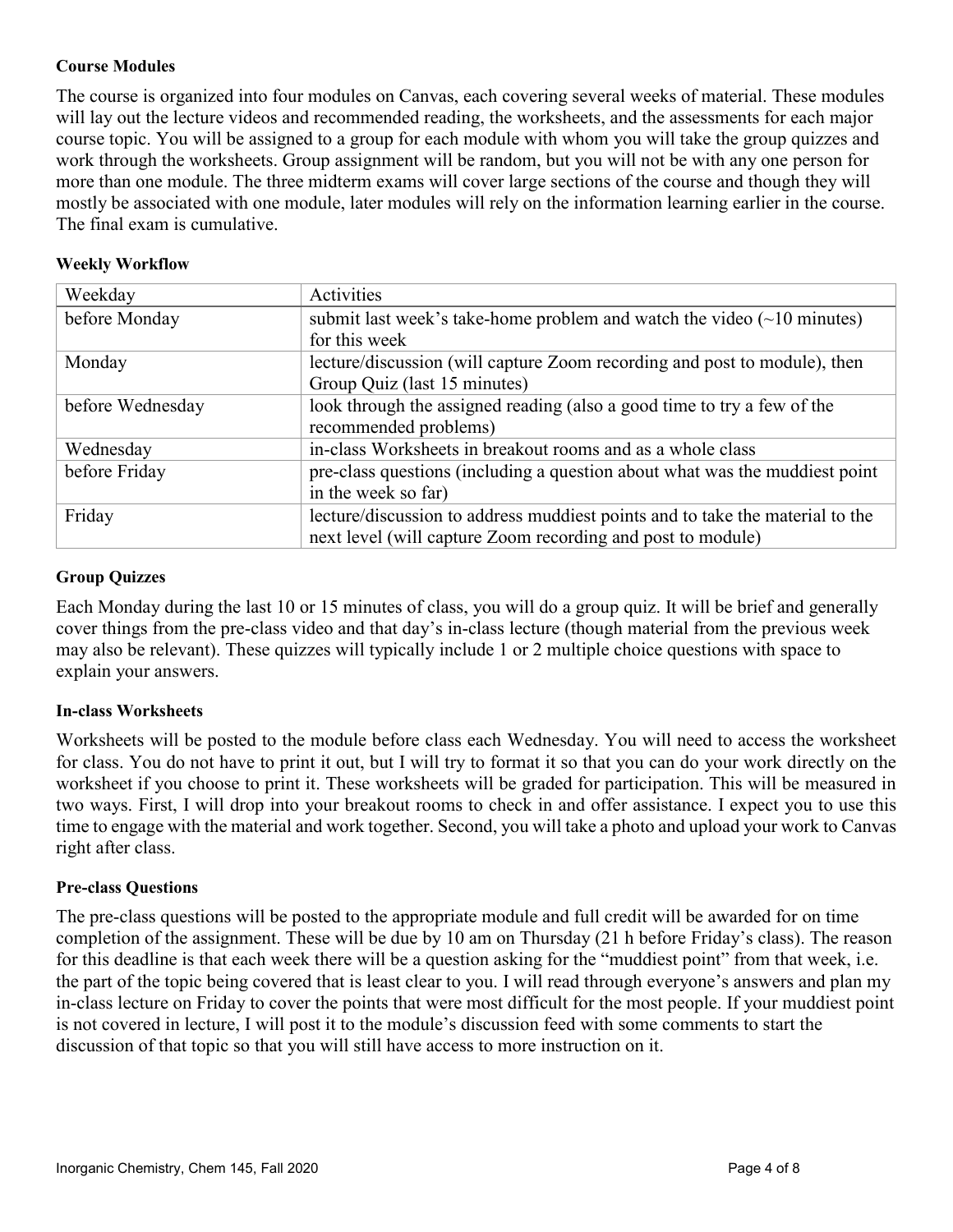#### **Take-home problems**

Instead of having large problem sets due a few times throughout the semester, we are going to try a different model where there will be one or two questions assigned each week. They will be posted at the same time as the in-class worksheets (by Wednesday at the latest) and will be due by class each Monday. Typically, you will both have to provide solutions as well as explain how you went about getting them and why your solution makes sense to you.

#### **Extra Practice Problems**

In addition to the graded take-home problems, I will post recommended problems from the textbook. These will not be graded, but I have often gotten requests for more practice problems, so here they are! Solutions to exercises are at the back of the textbook (Appendix A) and solutions to the problems have been posted to Canvas. While all the solutions are provided to you up front, remember that you will learn more effectively by attempting the problems before looking at the answers.

#### **Recommended Reading**

In each module, I will post recommended reading from the book. While this is not required, it offers you another way to learn the material.

#### **Proctoring Software and Exams**

Exams will be proctored in this course through Respondus Monitor and LockDown Browser. Note that the proctoring software does not determine whether academic misconduct occurred, but does determine whether something irregular occurred that may require further investigation. Please contact me if unexpected interruptions (from a parent or roommate, for example) occur during an exam.

#### **Missed Exams or Assignments**

This semester is unprecedented. There are pandemics (COVID-19 and racism) causing havoc in our world and forcing us to work and learn under very strange circumstances. This may make it more difficult for you to maintain a steady course schedule and you may need to miss class or an assignment at some point in the semester. If this is the case, please contact me ahead of class time and with as much of a heads up as possible and we can discuss the situation. Generally, I will not accept late work, but I will do my best to be accommodating for unforeseen circumstances.

## **Classroom Protocol**

Be on time to class; class starts on Zoom at 9:00 am sharp. Please find a place where you will be able to use your microphone and webcam. Unless an alternative plan is determined with me before the second class period, I expect everyone to be able to do "face-to-face" discussions so that you can participate during the class period, especially in the breakout rooms. Virtual backgrounds are acceptable as long as they are not distracting and as long as they do not violate the guidelines for a safe and respectful community listed below.

I will be recording the lecture portions of our Zoom classes and making them available to the people enrolled in the class via Canvas. The recordings will be deleted at the end of the semester. If, however, you would prefer to remain anonymous during these recordings, then please speak with me about possible accommodations (e.g., temporarily turning off identifying information from the Zoom session, including student name and picture, prior to recording).

## **Email policy**

I receive a lot of emails, so to be sure that I see your email, all Chem 145 emails should have Chem 145 in the subject line. I will do my best to respond to class-related emails within 1 business day of receiving them, however,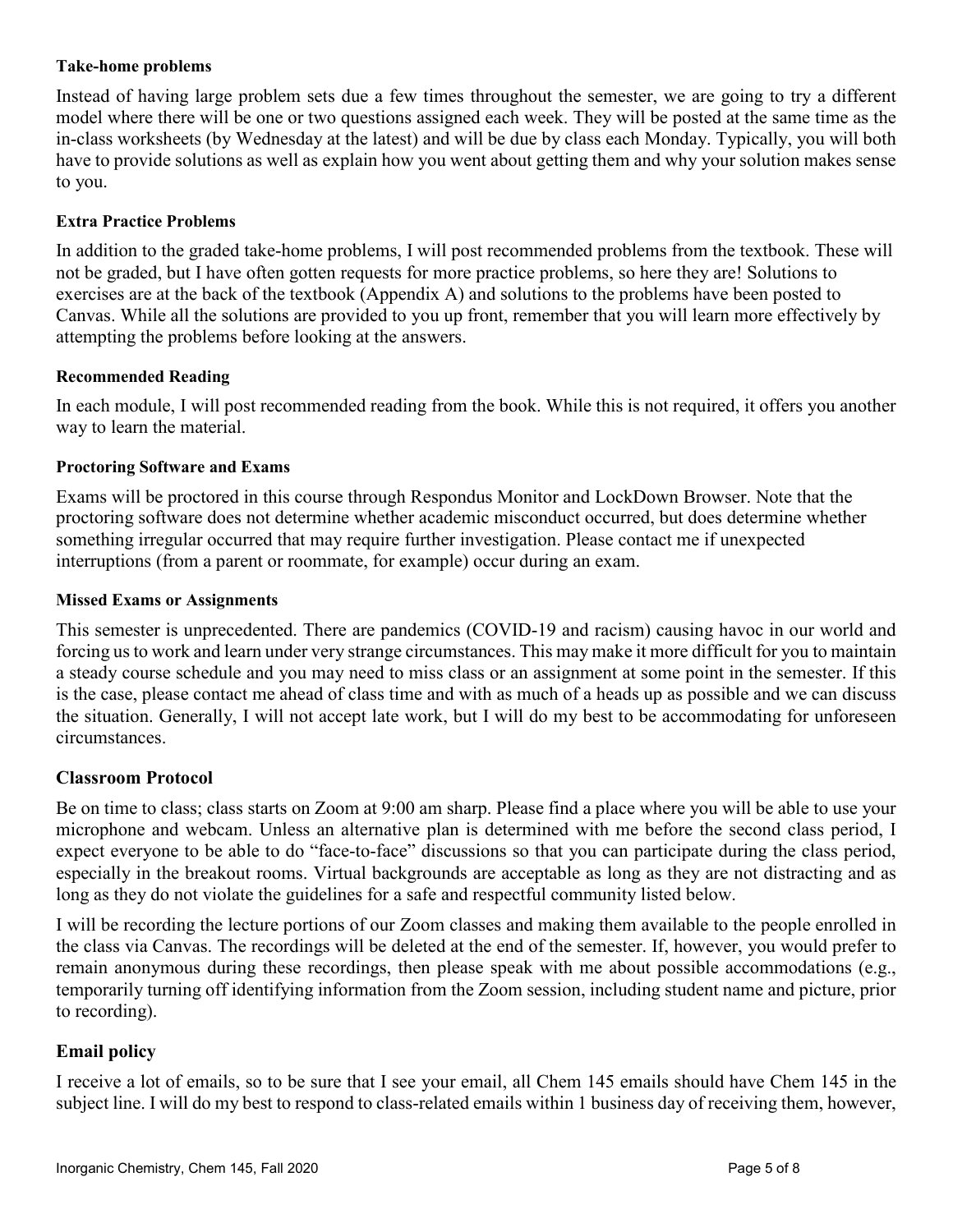keep in mind that this may not always be possible, especially during high volume times (around exams). You can also message me via Canvas and I will target a similar turnaround time.

# **University Policies**

Per [University Policy S16-9](http://www.sjsu.edu/senate/docs/S16-9.pdf) *(http://www.sjsu.edu/senate/docs/S16-9.pdf)*, relevant information to all courses, such as academic integrity, accommodations, dropping and adding, consent for recording of class, etc. is available on Office of Graduate and Undergraduate Programs' [Syllabus Information web page](http://www.sjsu.edu/gup/syllabusinfo/) at http://www.sjsu.edu/gup/syllabusinfo/".

## **Safe and Respectful Community**

I hope that the classroom will serve as an environment that will promote learning and the development of new ideas, as well as be a safe and respectful community. Behavior that interferes with the normal academic function in a classroom is unacceptable. Students exhibiting this behavior will be asked to leave the class. The university has a **brochure on student conduct** at http://www.sjsu.edu/studentconduct/docs/ENGLISH%20Brochure.pdf.

Examples of such behavior include

- 1. Persistent interruptions or using disrespectful adjectives in response to the comments of others.
- 2. The use of obscene or profane language.
- 3. Yelling at classmates and/or faculty.
- 4. Persistent and disruptive late arrival to or early departure from class without permission.
- 5. Physical threats, harassing/bullying behavior, or personal insults (even when stated in a joking manner).
- 6. Use of personal electronic devices such as pagers, cell phones, PDAs in class, unless it is part of the instructional activity.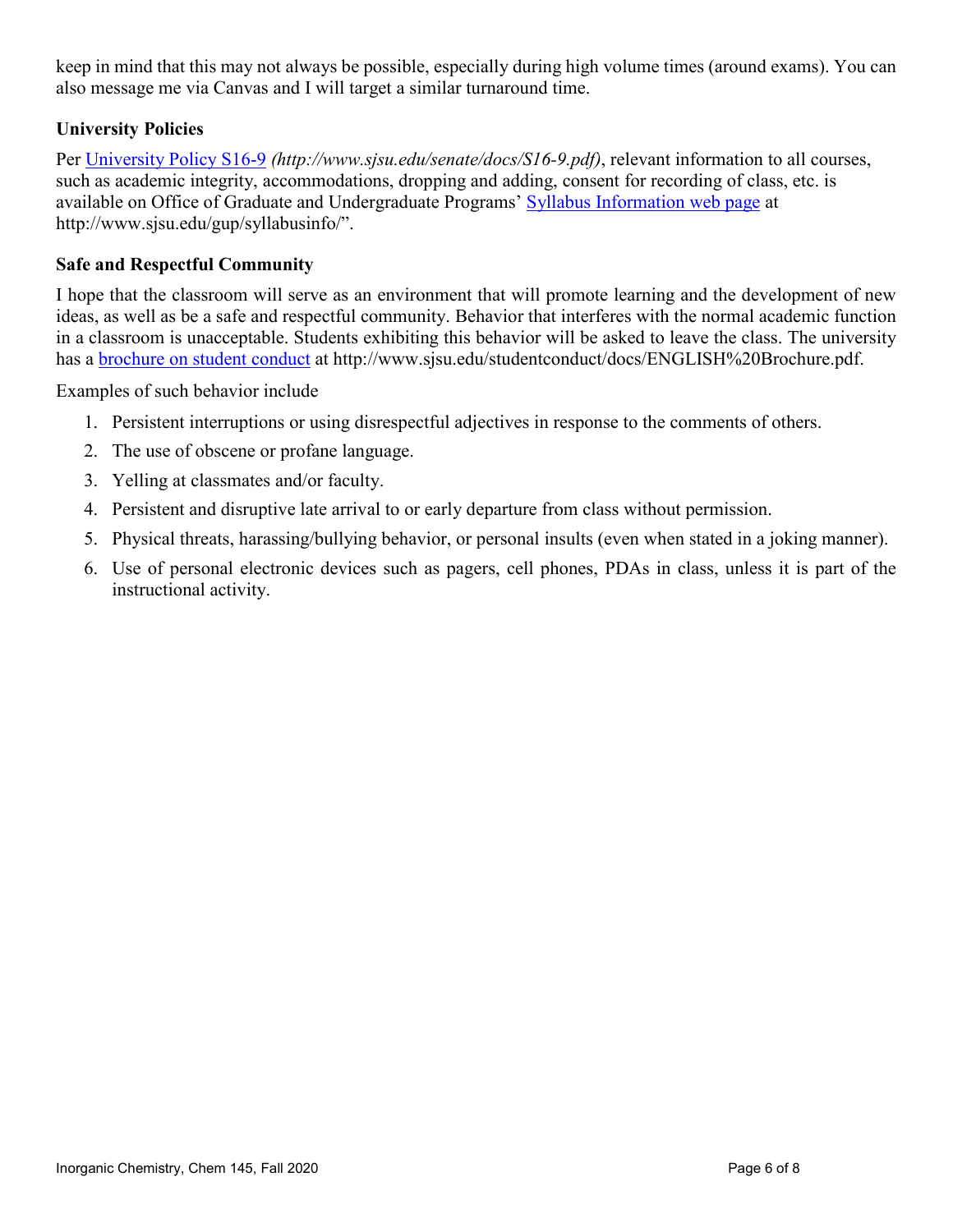# **Inorganic Chemistry, Chem 145, Fall 2020, Course Schedule**

The tentative course calendar below includes weekly course content, problem set due dates, exam dates, and the date for the final exam. Dates may be subject to change, but prior to this, fair notice will be given during class and through Canvas*.* The recommended reading and problems from our primary textbook, *Inorganic Chemistry* by Miessler, Fischer, and Tarr will be listed on the Canvas site along with each module. The related modules are indicated in bold as M0, M1, M2, M3, and M4.

| <b>Class</b> | Week           | <b>Date</b>  | <b>Topics, Readings, Assignments, Deadlines</b>                                                                                 |
|--------------|----------------|--------------|---------------------------------------------------------------------------------------------------------------------------------|
| 1            | 1              | W 8/19       | <b>First day of classes</b> Introduction to course and testing of Zoom logistics                                                |
| 2            | 1              | F 8/21       | M0: Review of muddiest points from preparatory videos (other than the<br>matric math one - we'll get to that a little later on) |
| 3            | $\overline{2}$ | M 8/24       | <b>M1:</b> Symmetry elements                                                                                                    |
| 4            | $\overline{2}$ | W 8/26       | M1: Symmetry elements worksheet                                                                                                 |
| 5            | $\overline{2}$ | F 8/28       | M1: Symmetry elements and point groups                                                                                          |
| 6            | 3              | M 8/31       | M1: Point groups                                                                                                                |
| 7            | 3              | W 9/2        | M1: Point groups worksheet                                                                                                      |
| 8            | 3              | $F\,9/4$     | M1: Character tables                                                                                                            |
|              | $\overline{4}$ | M 9/7        | Labor Day $-No$ class                                                                                                           |
| 9            | $\overline{4}$ | W 9/9        | M1: Character tables worksheet                                                                                                  |
| 10           | $\overline{4}$ | F 9/11       | M1: How to use character tables                                                                                                 |
| 11           | 5              | M 9/14       | <b>M1</b> : How to use character tables                                                                                         |
| 12           | 5              | W 9/16       | <b>M1</b> : Reducing reducible representations worksheet                                                                        |
| 13           | 5              | $F\,9/18$    | M1: Applications in vibrational spectroscopy                                                                                    |
| 14           | 6              | M 9/21       | M1: Applications in vibrational spectroscopy                                                                                    |
| 15           | 6              | W 9/23       | M1: Review                                                                                                                      |
| 16           | 6              | $F\,9/25$    | <b>Midterm Exam 1 (covering Module 1)</b>                                                                                       |
| 17           | 7              | M 9/28       | M2: Diatomic MO diagrams                                                                                                        |
| 18           | 7              | W 9/30       | M2: Diatomic MO diagrams worksheet                                                                                              |
| 19           | $\tau$         | $\rm F$ 10/2 | M2: Moving to larger molecules                                                                                                  |
| 20           | 8              | M 10/5       | M2: SALCs                                                                                                                       |
| 21           | 8              | W 10/7       | M2: SALCs worksheet                                                                                                             |
| 22           | 8              | F 10/9       | M2: MO diagrams of more complex molecules                                                                                       |
| 23           | 9              | M 10/12      | M2: MO diagrams of more complex molecules                                                                                       |

## **Tentative Course Schedule**